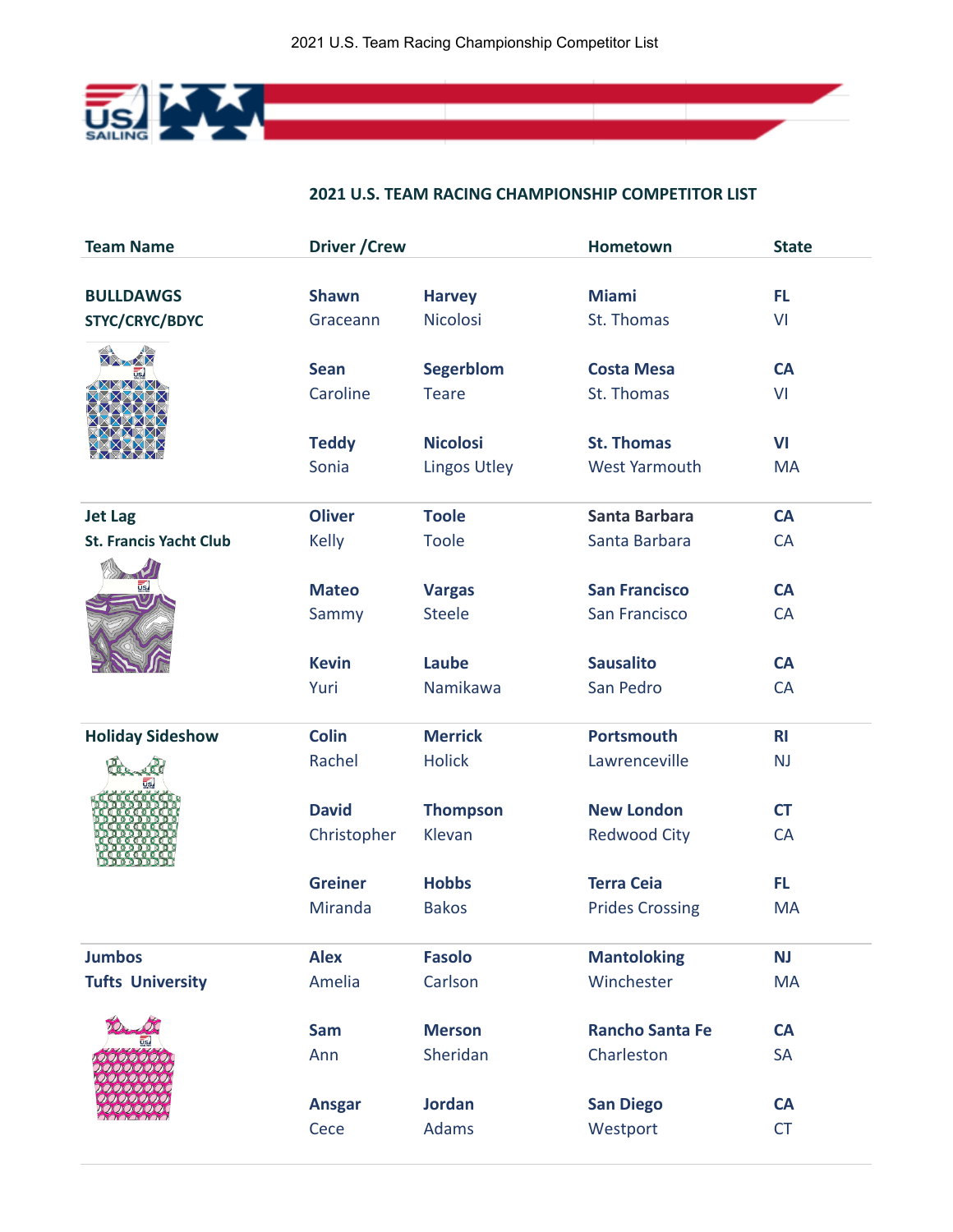

| <b>Team Name</b>             | <b>Driver / Crew</b> |                  | <b>Hometown</b>         | <b>State</b>   |
|------------------------------|----------------------|------------------|-------------------------|----------------|
|                              |                      |                  |                         |                |
| <b>Antilles</b>              | <b>Mia</b>           | <b>Nicolosi</b>  | <b>St. Thomas</b>       | VI             |
| <b>St. Thomas Yacht Club</b> | Katherine            | Majette          | St. John                | VI             |
|                              |                      |                  |                         |                |
| <u>US.</u>                   | <b>Nathan</b>        | <b>Smith</b>     | <b>Yorktown</b>         | <b>VA</b>      |
|                              | Reese                | <b>Bragg</b>     | Irvinton                | <b>VA</b>      |
|                              |                      |                  |                         |                |
|                              | Rayne                | <b>Duff</b>      | <b>St. Thomas</b>       | <b>VI</b>      |
|                              | Savannah             | Young            | St. John                | VI             |
| <b>Honey Bears</b>           | <b>Hannah</b>        | <b>Steadman</b>  | <b>St. Petersburg</b>   | <b>FL</b>      |
| <b>Brown/Charleston</b>      | Emily                | Ito              | Providence              | R <sub>l</sub> |
|                              |                      |                  |                         |                |
|                              | <b>Patrick</b>       | <b>Shannahan</b> | <b>St. Petersburg</b>   | FL.            |
|                              | <b>Maxine</b>        | De Havenon       | <b>East Hampton</b>     | <b>NY</b>      |
|                              |                      |                  |                         |                |
|                              | <b>Alie</b>          | <b>Toppa</b>     | <b>Ft. Lauderdale</b>   | FL.            |
|                              | Annabel              | Carrington       | <b>White Stone</b>      | <b>VA</b>      |
| <b>Waterfowl</b>             | <b>Jacob</b>         | <b>Rosenberg</b> | <b>Huntington Beach</b> | <b>CA</b>      |
| <b>Stanford Alumni</b>       | Kathryn              | <b>Booker</b>    | St. Petersburg          | FL.            |
|                              |                      |                  |                         |                |
|                              | <b>Romain</b>        | <b>Screve</b>    | <b>Ross</b>             | <b>CA</b>      |
|                              | Kennedy              | Placek           | <b>Mill Valley</b>      | CA             |
|                              |                      |                  |                         |                |
|                              | <b>Jack</b>          | <b>Parkin</b>    | <b>Riverside</b>        | <b>CT</b>      |
|                              | Liza                 | <b>Toppa</b>     | Ft. Lauderdale          | <b>FL</b>      |
| <b>Team Morty</b>            | <b>Wade</b>          | <b>Waddell</b>   | <b>Boston</b>           | <b>MA</b>      |
| SDYC/CYC                     | Lily                 | <b>McGrath</b>   | Falmouth                | <b>MA</b>      |
|                              |                      |                  |                         |                |
|                              | Will                 | La Dow           | <b>San Diego</b>        | <b>CA</b>      |
|                              | <b>Taylor</b>        | Kirkpatrick      | Portsmouth              | R <sub>l</sub> |
|                              |                      |                  |                         |                |
|                              | <b>Scott</b>         | <b>Sinks</b>     | <b>San Diego</b>        | <b>CA</b>      |
|                              | Allison              | Ferraris         | <b>Boston</b>           | <b>MA</b>      |
|                              |                      |                  |                         |                |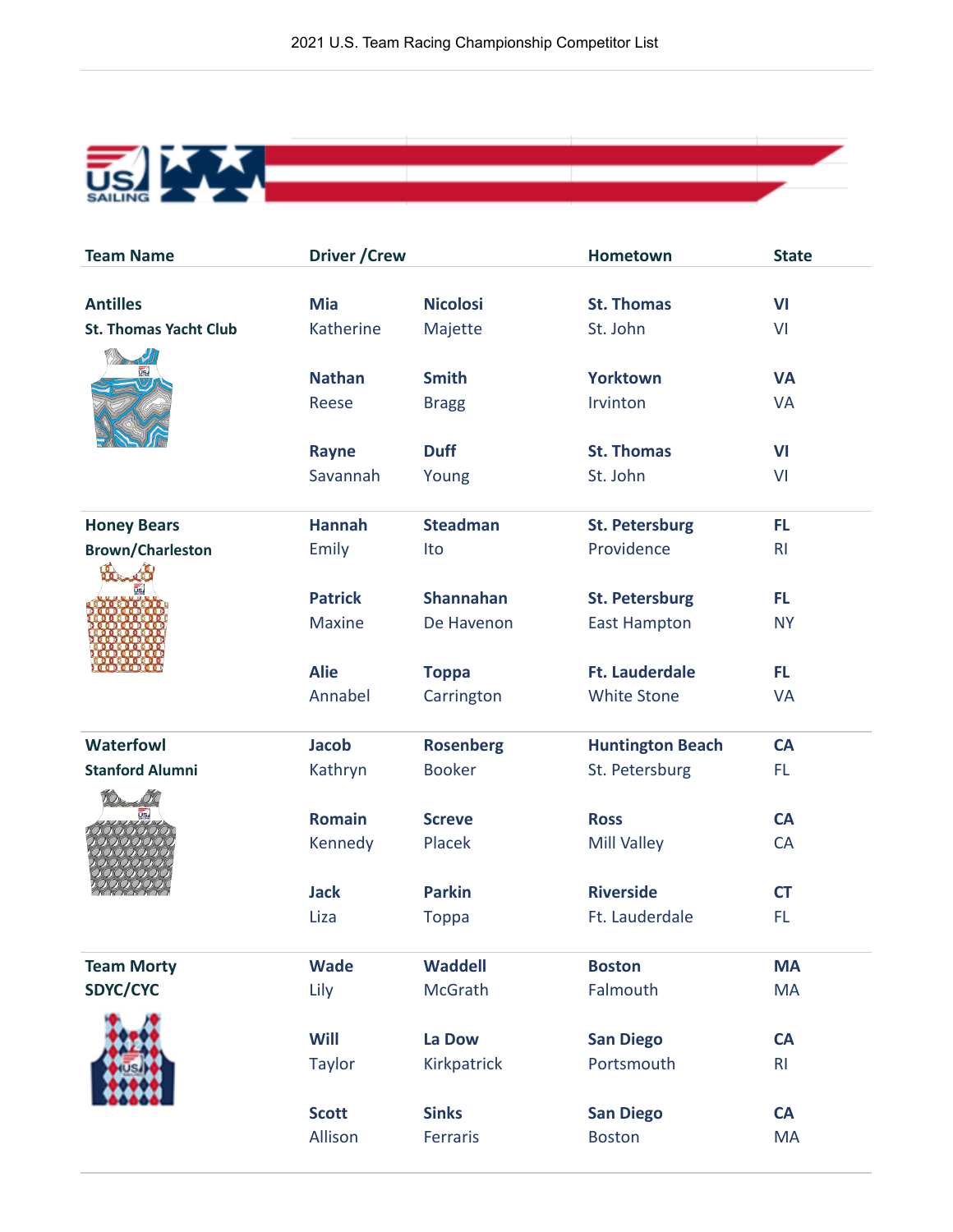

| <b>Team Name</b>                | <b>Driver / Crew</b> |                   | <b>Hometown</b>       | <b>State</b>   |
|---------------------------------|----------------------|-------------------|-----------------------|----------------|
|                                 |                      |                   |                       |                |
| <b>Bulking Green</b>            | <b>Boyd</b>          | <b>Bragg</b>      | <b>Irvington</b>      | <b>VA</b>      |
| <b>Dartmouth College</b>        | <b>Drew</b>          | Clutterbuck       | <b>Grosse Pointe</b>  | MI             |
|                                 | <b>Jamie</b>         | Paul              | <b>Darien</b>         | <b>CT</b>      |
|                                 | Chris                | Long              | Parker                | CO             |
|                                 | <b>Maddie</b>        | <b>Hawkins</b>    | <b>Edgewater</b>      | <b>MD</b>      |
|                                 | Ryan                 | Goldstein         | Weston                | <b>MA</b>      |
| <b>Hawks Peacocks</b>           | <b>Spencer</b>       | <b>Cartwright</b> | <b>Nassau</b>         | <b>BS</b>      |
| <b>Roger William University</b> | <b>Molly</b>         | <b>Mathews</b>    | Grosse Ile            | MI             |
|                                 |                      |                   |                       |                |
|                                 | <b>Cameron</b>       | <b>Wood</b>       | <b>Corona Del Mar</b> | <b>CA</b>      |
|                                 | Emily                | Gildea            | <b>Palos Park</b>     | IL             |
|                                 | <b>Aiden</b>         | <b>Hoogland</b>   | <b>Chula Vista</b>    | <b>CA</b>      |
|                                 | Grace                | Woodcock          | South Dartmouth       | <b>MA</b>      |
| <b>The Wedding Party</b>        | <b>Alejandro</b>     | <b>Ruiz-Ramon</b> | <b>Arlington</b>      | <b>MA</b>      |
|                                 | Emily                | Shanley-Roberts   | <b>Highland Park</b>  | IL             |
|                                 | <b>Alexander</b>     | <b>Tong</b>       | <b>Seattle</b>        | <b>WA</b>      |
|                                 | Lara                 | Dienemann         | <b>Dover</b>          | <b>NH</b>      |
|                                 | <b>Michael</b>       | <b>Drumm</b>      | <b>Marblehead</b>     | <b>MA</b>      |
|                                 | Julia                | Lord              | Cambridge             | <b>MA</b>      |
| <b>Los Huevos</b>               | <b>Justin</b>        | <b>Callahan</b>   | <b>Miami</b>          | FL             |
| <b>Outfit Sailing</b>           | Josh                 | <b>Bartoszuk</b>  | Warren                | R <sub>l</sub> |
|                                 |                      |                   |                       |                |
|                                 | <b>Mitchell</b>      | <b>Callahan</b>   | <b>Miami</b>          | <b>FL</b>      |
|                                 | <b>Brianna</b>       | <b>Ross</b>       | Miami                 | FL.            |
|                                 | Liam                 | O'Keefe           | <b>Miam</b>           | FL             |
|                                 | Yumi                 | Yoshiyasu         | Houston               | <b>TX</b>      |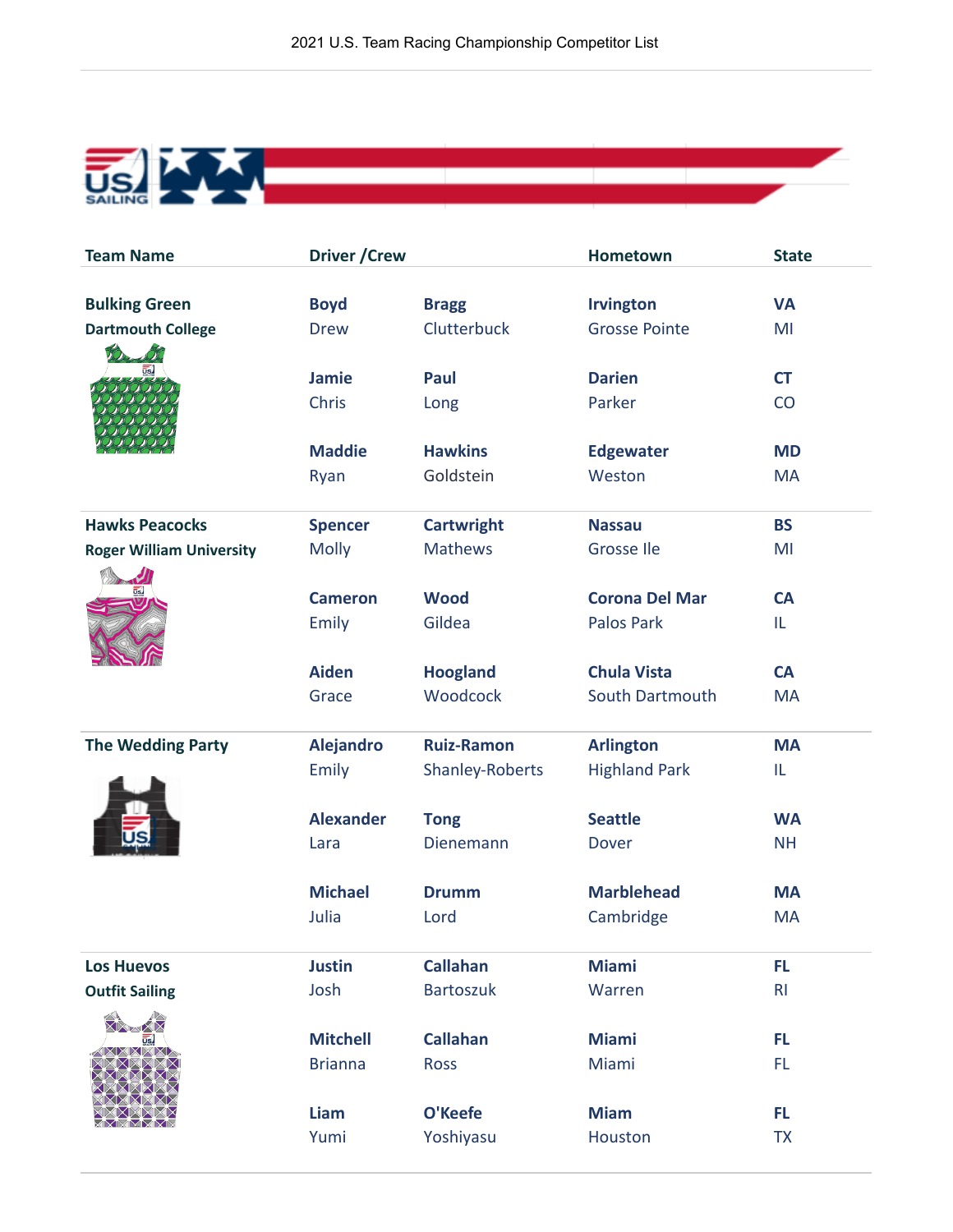| <b>Team Name</b>             | <b>Driver / Crew</b> |                                          | Hometown                              | <b>State</b>           |
|------------------------------|----------------------|------------------------------------------|---------------------------------------|------------------------|
|                              |                      |                                          |                                       |                        |
| <b>Natty Nice</b>            | <b>Ruairi</b>        | <b>Finnegan</b>                          | <b>Waterford</b>                      | <b>IRE</b>             |
| <b>Bristol Yacht Club</b>    | Katherine            | Jones                                    | <b>Lake Forest</b>                    | IL                     |
|                              | Josh                 | <b>Dochoda</b>                           | <b>St. Petersburg</b>                 | FL.                    |
|                              | Gwynie               | <b>Dunlevy</b>                           | Washington                            | DC                     |
|                              |                      |                                          |                                       |                        |
|                              | Liam                 | <b>McCarthy</b>                          | <b>St. Petersburg</b>                 | FL                     |
|                              | Kate                 | <b>Bjerregaard</b>                       | <b>Bristol</b>                        | R <sub>l</sub>         |
|                              |                      |                                          |                                       |                        |
| <b>Threat Level Midnight</b> | <b>Augie</b>         | <b>Dale</b>                              | <b>Pewaukee</b>                       | <b>WI</b>              |
| <b>College of Charleston</b> | <b>Katie</b>         | Lounsbury                                | Jensen Beach                          | FL.                    |
|                              | <b>Christophe</b>    | <b>Killian</b>                           | <b>Newport Beach</b>                  | <b>CA</b>              |
|                              | Elizabeth            | Pemberton                                | Osterville                            | <b>MA</b>              |
|                              |                      |                                          |                                       |                        |
|                              | <b>Steve</b>         | <b>Leuck</b>                             | <b>San Diego</b>                      | CA                     |
|                              | Grace                | McCarthy                                 | San Diego                             | <b>CA</b>              |
|                              |                      |                                          |                                       |                        |
| #Reinstated                  | <b>Michelle</b>      | Lahrkamp<br>Cannistraro                  | <b>Rye</b>                            | <b>NY</b>              |
| <b>Stanford University</b>   | JP                   |                                          | <b>Boston</b>                         | <b>MA</b>              |
|                              | <b>Telis</b>         | <b>Athanasopoulos Yogo Fresh Meadows</b> |                                       | <b>NY</b>              |
|                              | Quinn                | Vangelos                                 | <b>Mill Valley</b>                    | CA                     |
|                              |                      |                                          |                                       |                        |
|                              | <b>Reinier</b>       | Eenkema van Dijk                         | <b>Rye</b>                            | <b>NY</b>              |
|                              | <b>Maeve</b>         | White                                    | Annapolis                             | <b>MD</b>              |
|                              | <b>Harrison</b>      |                                          |                                       |                        |
| <b>District Dawgs</b>        | lan                  | <b>Hawk</b><br>Morgan                    | <b>Annapolis</b><br><b>Shady Side</b> | <b>MD</b><br><b>MD</b> |
|                              |                      |                                          |                                       |                        |
| ūs.                          | Kai                  | <b>Friesecke</b>                         | <b>Wilson</b>                         | <b>WY</b>              |
|                              | Elena                | VandenBerg                               | San Francisco                         | CA                     |
|                              |                      |                                          |                                       |                        |
|                              | <b>Andrew</b>        | <b>Sheerin</b>                           | <b>Newport</b>                        | R <sub>l</sub>         |
|                              | <b>Belle</b>         | Strachan                                 | Salt Lake City                        | UT                     |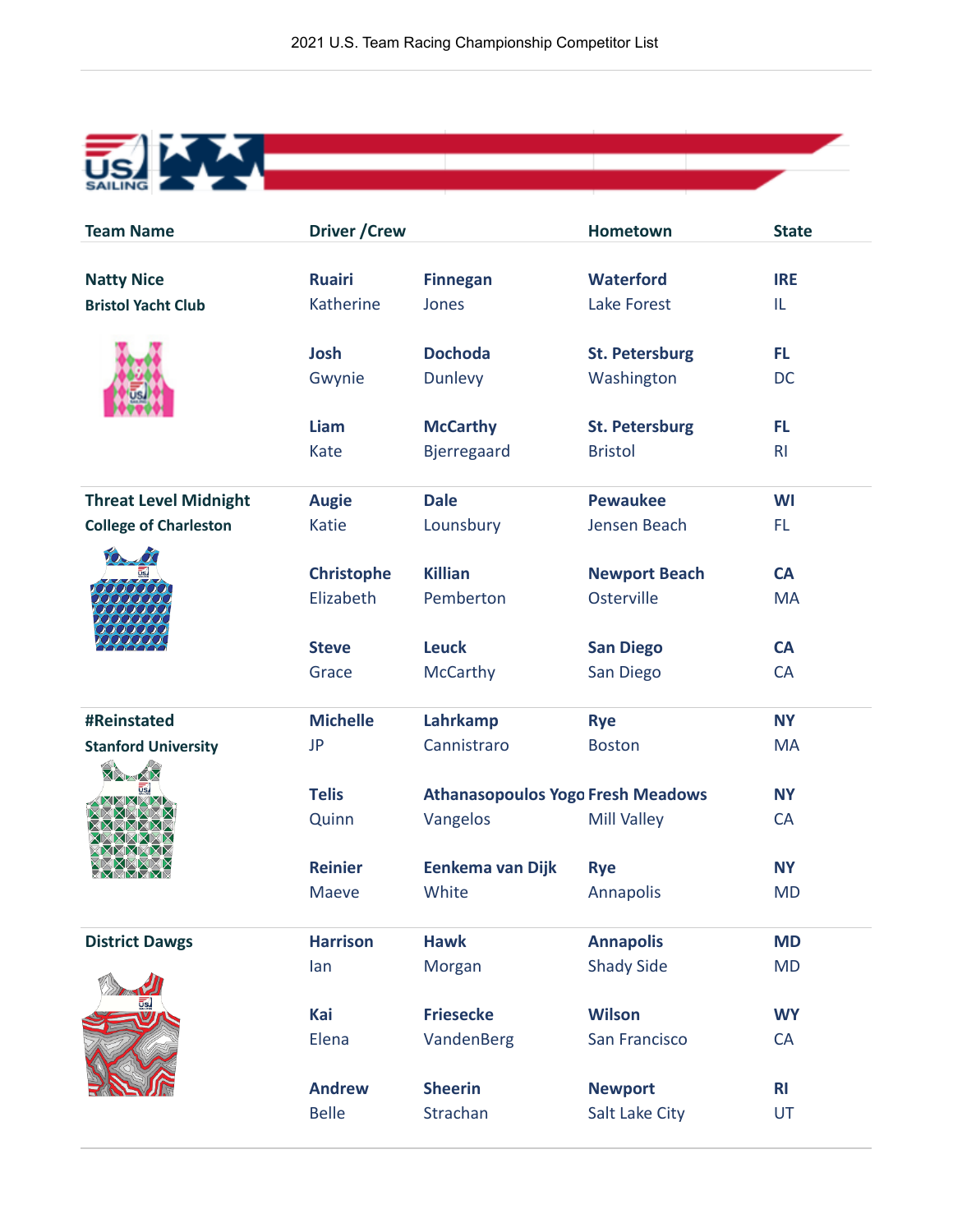

| <b>Team Name</b>           | <b>Driver / Crew</b> |                        | <b>Hometown</b>       | <b>State</b>   |
|----------------------------|----------------------|------------------------|-----------------------|----------------|
|                            |                      |                        |                       |                |
| <b>PRR</b>                 | <b>Hector</b>        | <b>Guzman</b>          | <b>Chicago</b>        | IL             |
| Eastern YC/ Marinazul      | Maya                 | Weber                  | Amherst               | <b>NY</b>      |
|                            |                      |                        |                       |                |
| us/                        | <b>Kyle</b>          | <b>Easton</b>          | Winchester            | <b>MA</b>      |
|                            | Ethan                | Anderson               | Honolulu              | HI.            |
|                            |                      |                        |                       |                |
|                            | <b>Peter</b>         | Lynn                   | <b>Marblehead</b>     | <b>MA</b>      |
|                            | Emma                 | Perry                  | Lexington             | <b>MA</b>      |
| <b>Hook Her</b>            | <b>Bridget</b>       | <b>Groble</b>          | <b>Chicago</b>        | IL             |
| <b>College Sailing</b>     | Abigail              | Tutt                   | <b>Barrington</b>     | R <sub>l</sub> |
|                            |                      |                        |                       |                |
|                            | <b>Ciara</b>         | <b>Rodriguez-Horan</b> | <b>Tamarac</b>        | FL             |
|                            | Makalynne            | Dyer                   | <b>Fort Collins</b>   | CO             |
|                            |                      |                        |                       |                |
|                            | <b>Emma</b>          | <b>Kaneti</b>          | <b>Mamaroneck</b>     | <b>NY</b>      |
|                            | Emily                | Harrison               | Annapolis             | <b>MD</b>      |
|                            |                      |                        |                       |                |
| <b>Lady Bears</b>          | <b>Blaire</b>        | <b>McCarthy</b>        | <b>St. Petersburg</b> | <b>FL</b>      |
| <b>Brown University</b>    | Emilia               | Ruth                   | Yarmouth              | <b>MA</b>      |
|                            |                      |                        |                       |                |
|                            | <b>Caroline</b>      | <b>Bayless</b>         | <b>Arnold</b>         | <b>MD</b>      |
|                            | Maddy                | <b>McGrath</b>         | San Diego             | CA             |
|                            |                      |                        |                       |                |
|                            | <b>Olivia</b>        | <b>Belda</b>           | <b>Providence</b>     | R <sub>l</sub> |
|                            | Emma                 | Montgomery             | Winthrop              | <b>MA</b>      |
| <b>Motor Boaters</b>       | <b>Jeremy</b>        | <b>Herrin</b>          | Portsmouth            | <b>VA</b>      |
| <b>American Yacht Club</b> | Carter               | Little                 | <b>Stanley</b>        | <b>NC</b>      |
|                            |                      |                        |                       |                |
|                            | <b>Jack</b>          | <b>Elkin</b>           | <b>Norfolk</b>        | <b>VA</b>      |
|                            | Shelby               | Jacobs                 | Portsmouth            | <b>VA</b>      |
|                            |                      |                        |                       |                |
|                            | <b>Austen</b>        | <b>Freda</b>           | <b>Rye</b>            | <b>NY</b>      |
|                            | Lindsay              | <b>Powers</b>          | Rye                   | <b>NY</b>      |
|                            |                      |                        |                       |                |